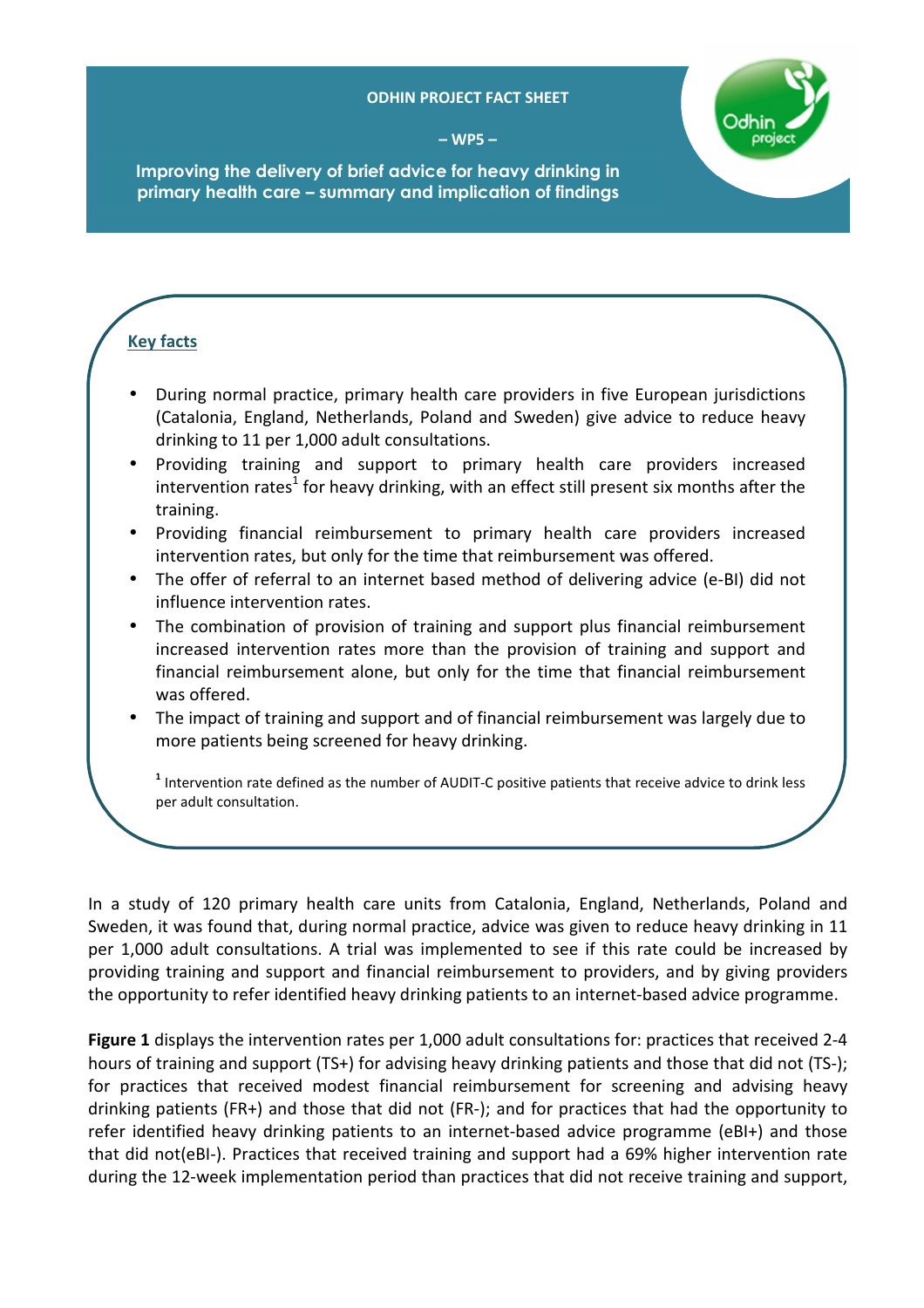



and a 41% higher rate at 6-month follow-up, largely due to increases in screening rates. Practices that received financial reimbursement had a 125% higher intervention rate during the 12-week implementation period (when the financial reimbursement was only available) than practices that did not receive financial reimbursement, largely due to increases in screening rates, but not a higher rate at 6-month follow-up. The offer of the e-BI programme did not influence the intervention rates.

**Figure 2** displays the intervention rates per 1,000 adult consultations for practices that received a combination of the interventions in pairs or all three together compared with those that did not. Practices that received a combination of training and support plus financial reimbursement had a 280% higher intervention rate during the 12-week implementation period than practices that did not receive the combination training and support, and an 80% higher rate at 6-month follow-up; the combination had a higher impact during the 12-week implementation period than either training and support or financial reimbursement alone. Practices that received all three interventions had a 144% higher intervention rate during the 12-week implementation period than practices that did not receive the combination of all three, an effect that was not present at 6-month follow-up.



**Figure 1** Mean intervention rates for heavy drinking per 1,000 adult consultations with and without training and support (TS), financial reimbursement (FR) and opportunity to refer identified patients to internet-based advice (eBI) over the 12-week implementation period (weeks 1-12) and at the follow-up period, which occurred six months after the implementation period was completed.